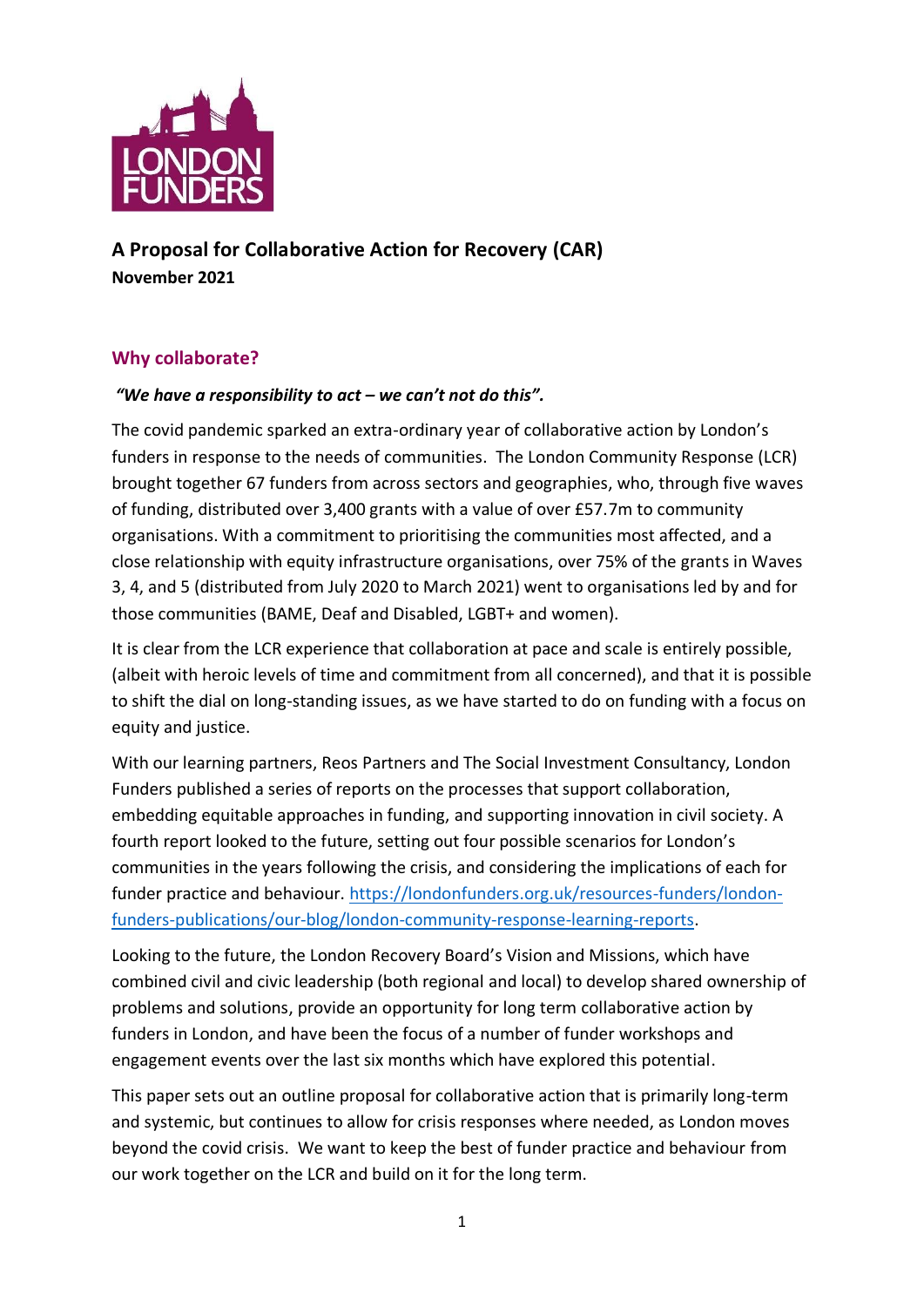### **How this proposal was developed**

In autumn 2021 a group of members and partners was convened by London Funders for a series of workshops to explore Collaborative Action for Recovery in London (CAR), building on the experience of the London Community Response.

The members were chosen to reflect the diversity of sectors involved in funder collaborations through the pandemic, building on the extensive experience and insights shared by the wider group of funders and partners which have shaped the LCR learning reports which have been at the foundation of our thinking. The group included::



## **Our shared ambition for collaborative action**

The CAR Group propose that collaborative action at scale would enable funders to:

- build a platform to act collectively on issues that are bigger than any one of us drawing on the relationships between us and the assets of us all;
- prioritise equity, inclusion and social justice our shared 'north star' addressing structural inequalities for Londoners for transformational change;
- develop bold, innovative and creative programmes sharing risks together to learn, unlearn, and achieve more;
- achieve system-wide impact through civil society, the public sector and business, focusing on solving big problems and delivering impact at scale; and
- deliver both crisis and long-term funding with strong and collaborative civil society as its legacy.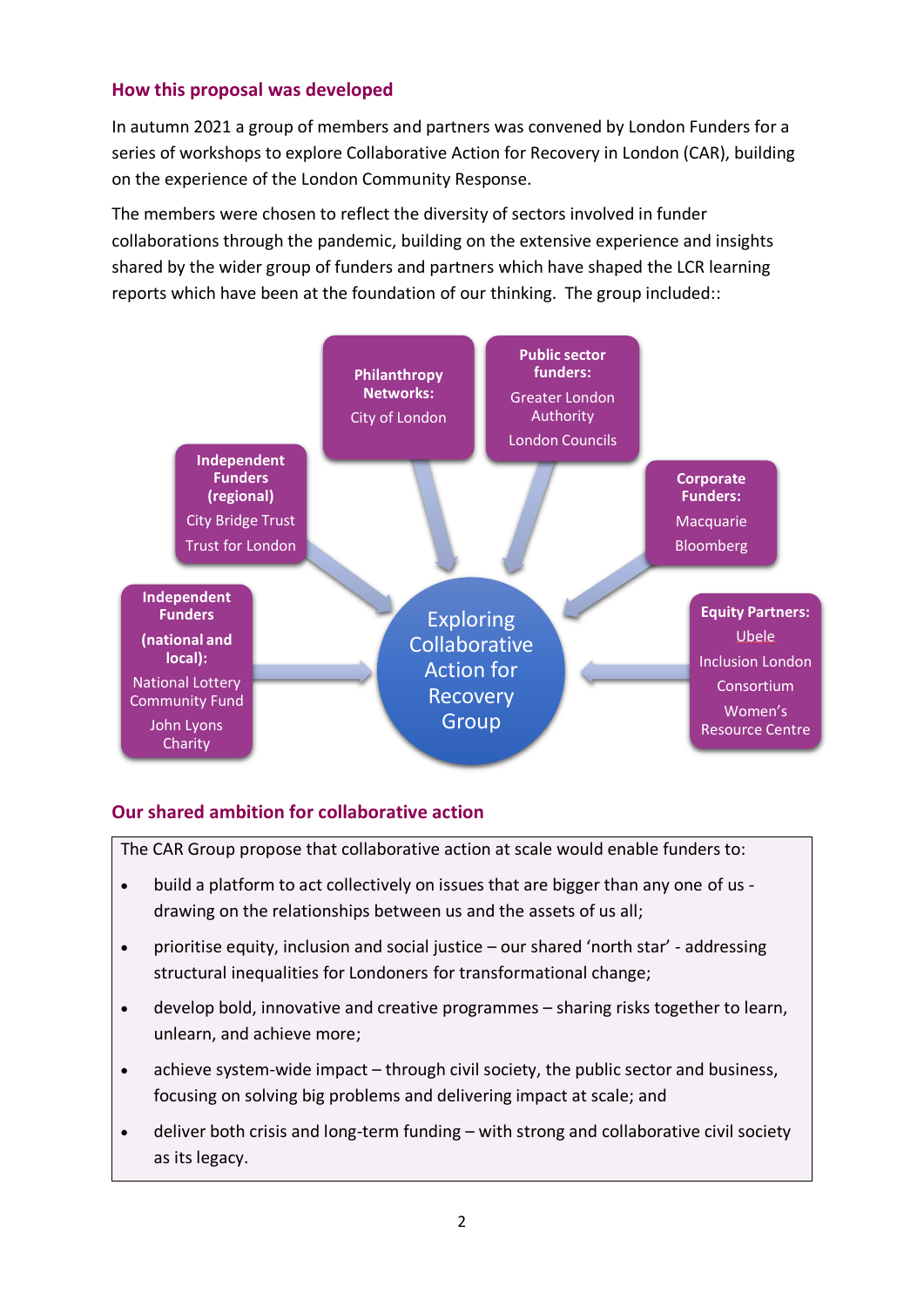## **Proposed principles on which to build collaborative action**

The CAR Group explored a long list of potential principles. The following have emerged as the most challenging for funders to build programmes and process around, and therefore the ones where the greatest opportunities to test ourselves arise:

- Systemic engaging with the whole system around an issue, tackling root causes not just symptoms, building a shared understanding of how systems can change.
- Bold experimenting and taking risks together, influencing wider ways of working.
- Flexible recognising that the future is uncertain, that funders and grantees are on a learning journey together, trusting grantees to respond to changing challenges and opportunities.
- Sharing power recognising that everyone has something to contribute (money, knowledge, networks and reach), investing in people's capacity to co-design, embedding participation in decision-making from the start, building trust and confidence.
- Equitable unlearning old ways of working, biases, and lenses on the world, ensuring that design, process and decision-making are inclusive and take account of the diversity of the sector and of communities.
- Non-partisan– recognising both civic and democratic leadership, combining the convening power of politicians with wider participation and voice.
- Long term investing beyond political and institutional cycles, providing stability for civil society partners and seeking to make transformational change.
- Accountable jointly accountable to each other and to the communities we serve.

Note that for public articulation, further explanation of the principles may be required.

#### **Proposed focus for collaborative action**

The CAR Group share a desire to help London recover from the covid crisis, not to build back the same as before, but to build a fairer, greener and stronger city for all Londoners.

London's Recovery Board and Missions offer an opportunity for funders to collaborate around short and medium terms aims that already have cross sector ownership and structures to engage with and listen to Londoners and London's civil society. The advantage of linking the initial focus of collaborative action to the Missions is the wide engagement that has already taken place to develop shared intelligence on the issues and understanding of potential solutions.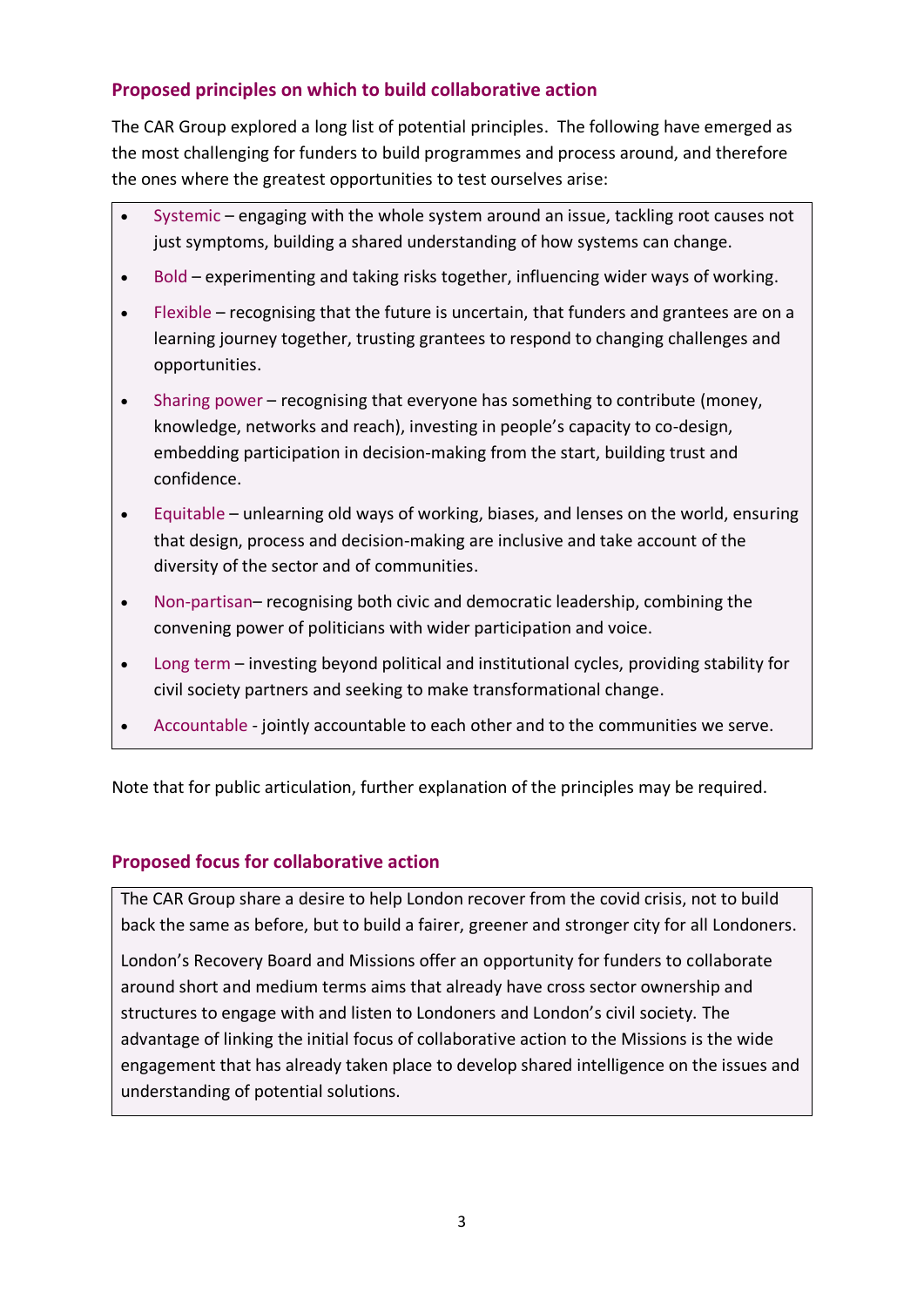The nine Missions ar[e here.](https://www.london.gov.uk/coronavirus/londons-recovery-coronavirus-crisis/recovery-context) Missions that are of particular interest to the CAR Group members (and the majority of London Funders' members according to the data mapping we have undertaken on funder strategy priority areas) are:

- A New Deal for Young People;
- A Robust Safety Net; and
- Building Strong Communities.

Collaborative funding programmes could be themed around different missions and launch at different times, or have an overarching theme linking to the overall vision for London's recovery, and have more than one theme sheltering beneath it (as per the LCR Wave 5, where applicants to the Renewal funding programme then identified one of three missions to which to link their work). Either approach would allow funders (both CAR Group members and others) with specific interests or geographies to pool or align their funds as best suits their priorities.

Funders may also decide to launch explicitly long term (ten year?) funding programmes that are explicitly linked to the missions in the initial timeframe but continue after that to build on the relationships and learning that have been generated.

# **Process for collaborative action**



The CAR Group have considered the following stages of collaborative process:

Stage 2: Grant-making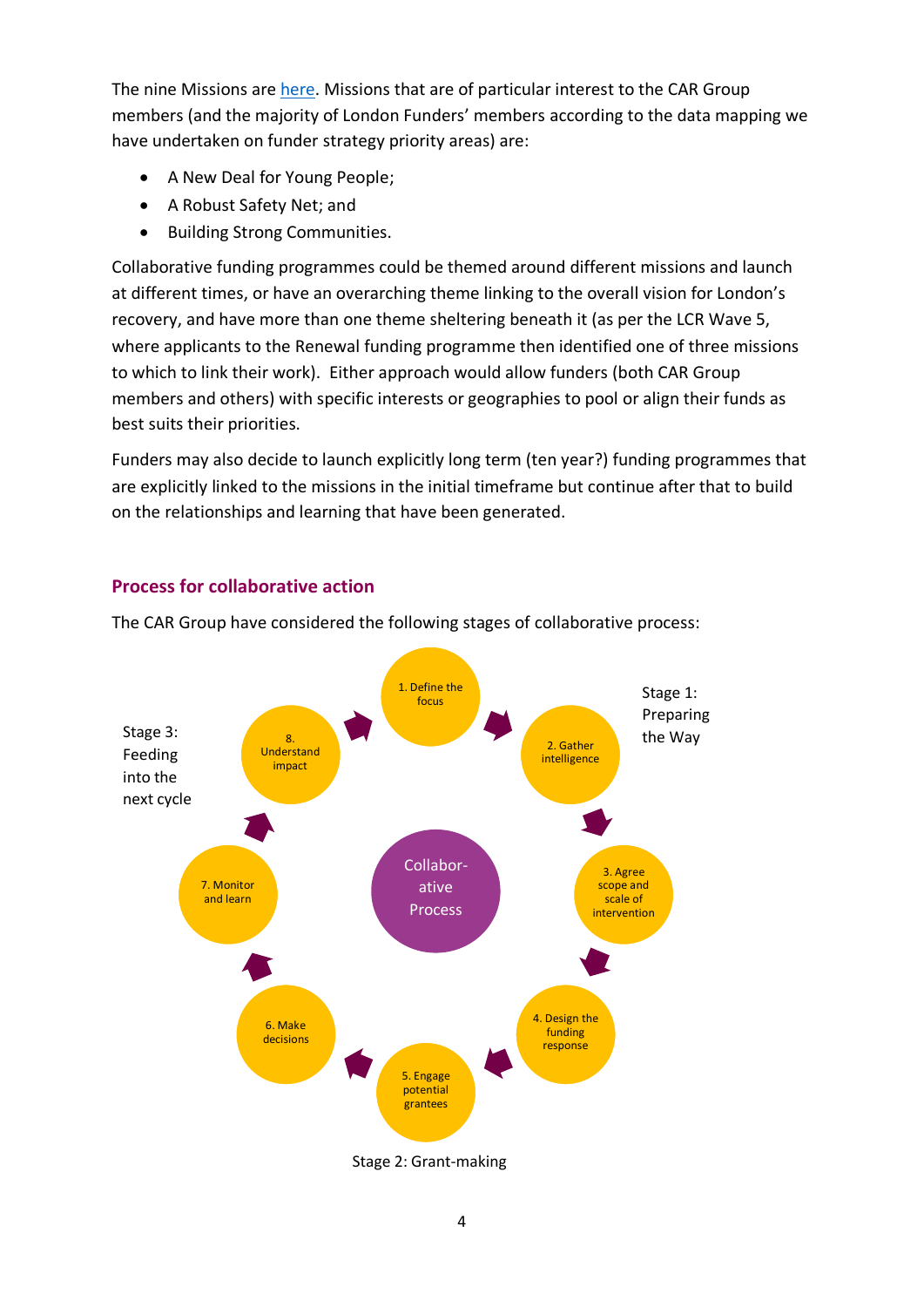This cycle of collaborative action has three clear 'stages' on which to develop and test bold and creative funding approaches informed by the principles. This requires involving partners from across sectors and from civil society in each stage, being clear what is being asked of them, and how that will be resourced. That may be different at each stage, for example:

- Stage 1: Some of Stage 1 has already been done through the development of the Recovery Missions and by other civil society and cross-sector infrastructure partnerships. Could additional processes engage more people with lived experience in defining the issues and potential solutions?
- Stage 2: This requires co-designing funding programmes with other funders and potential grantees, responding to the appetite for long term and flexible grants, recognising that there are opportunities for participation in decision making at multiple stages and being clear how this can be effectively supported.
- Stage 3: Bring learning partners in from the beginning, designing an iterative learning approach that enables funders and grantees to learn together, acting systemically alongside each other to develop a shared understanding of impact, seeking to influence practice and behaviours across sectors.

### **A structure to support collaborative action**

Alongside providing a way of pooling funds and aligning funds and supporting transformational programmes and process, the structure needs to be explicitly and visibly shaped by the principles and needs to provide:

- A way of bringing together different parts of 'the system' (systemic, non-partisan) alongside enabling communities to participate in co-designing programmes and decision making (sharing power);
- A way for funders and civil society to take risks together in funding approaches and behaviours (bold) and respond to a dynamic environment (flexible) without being risky in itself; and
- A way of unlearning old ways of working (equitable) and learning and sharing how change happens (long term).

We see the structure or 'vehicle for collaboration' as providing a range of functions:

- 1. Develops shared understanding of need and solutions drawing on all sources of data/intelligence, valuing expertise from funders, communities and partners– to deliver strategic and effective interventions.
- 2. Provides an easy and effective way to bring together funds for both urgent and longterm issues, including 'capturing and smoothing' (across time, issues, geographies) funding of various kinds and timescales.